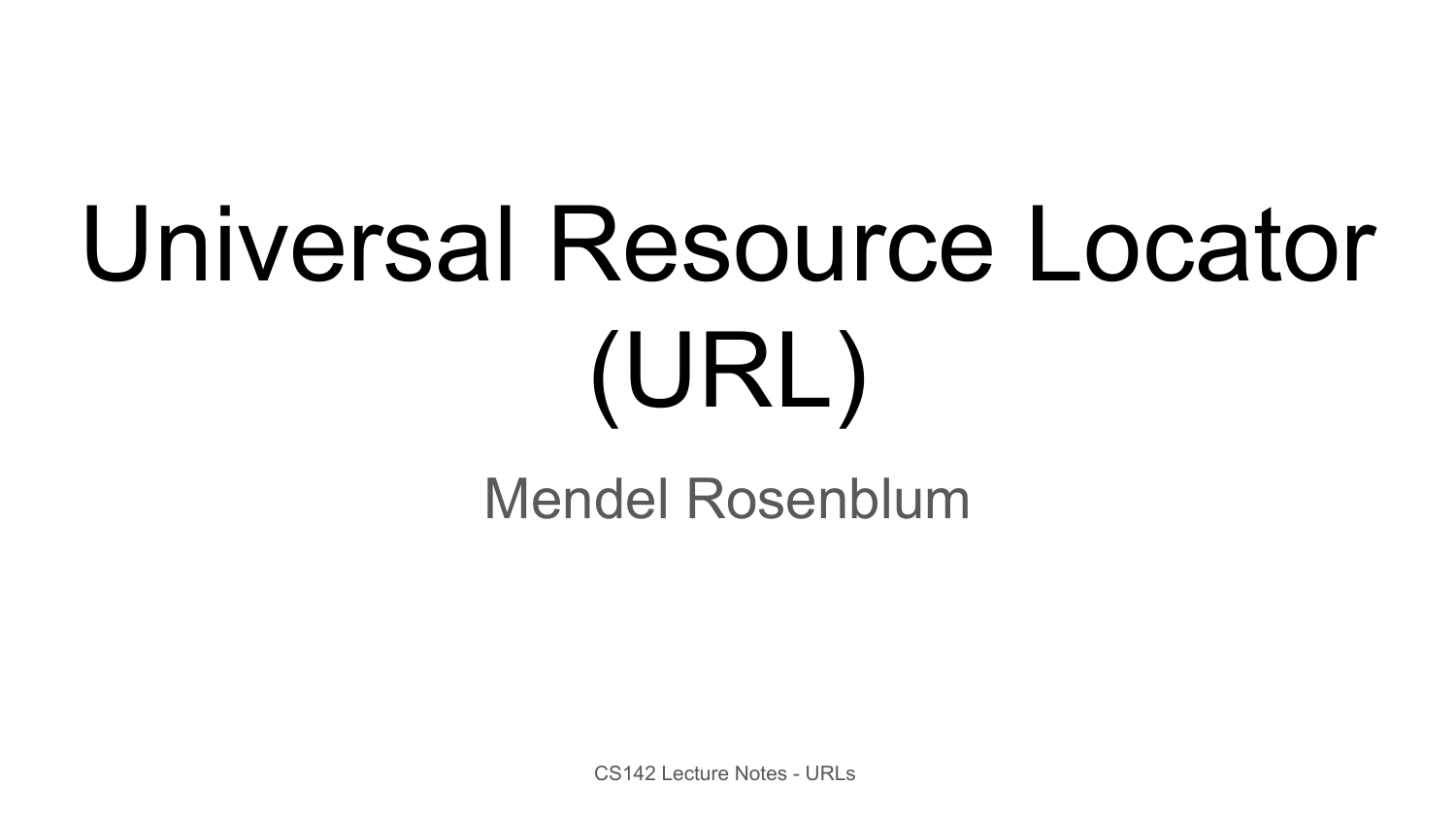# Hypertext

- Text with **links** to other text
	- Click on links takes you somewhere else
	- Old idea:
		- Ted Nelson coined the term (early '60s), built Xanadu system
		- Doug Englebart: "Mother of all demos" in 1968
		- HyperCard for the Macintosh: 1987
- Web adapted the idea, link specification:
	- Uniform Resource Locators (URL) Provided **names** for web content

**<a href="https://en.wikipedia.org/wiki/URL">URL</a>**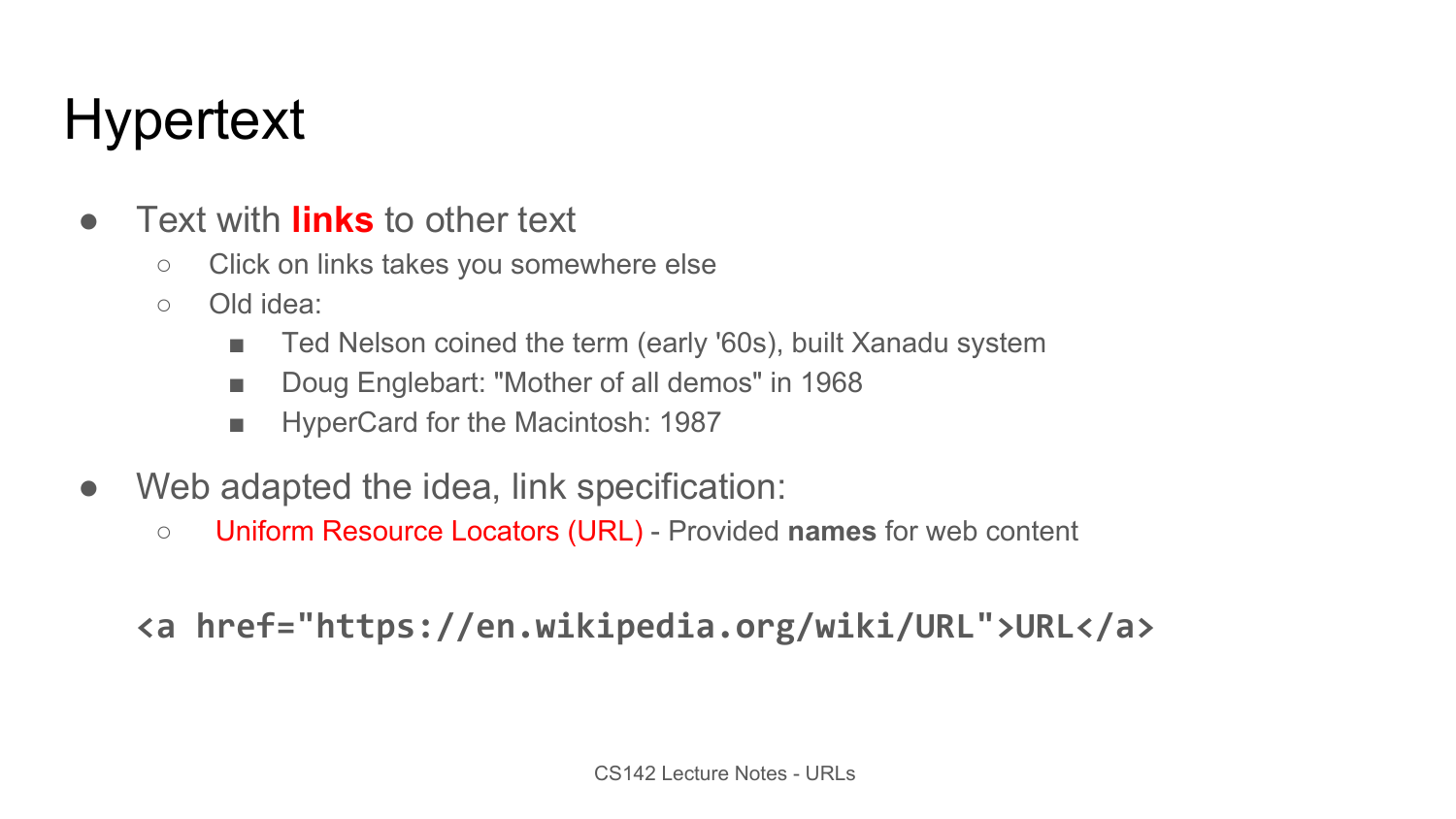#### Parts of an URL

[http://host.company.com:80/a/b/c.html?user=Alice&year=2008#p2](http://www.company.com:81/a/b/c.html?user=Alice&year=2008#p2) Scheme (**http:**): identifies protocol used to fetch the content. Host name (**//host.company.com**): name of a machine to connect to. Server's port number (**80**): allows multiple servers to run on the same machine. Hierarchical portion (**/a/b/c.html**): used by server to find content. Query parameters (**?user=Alice&year=2008**): provides additional parameters Fragment (**#p2**): Have browser scroll page to fragment (html: p2 is anchor tag) Used on the browser only; not sent to the server.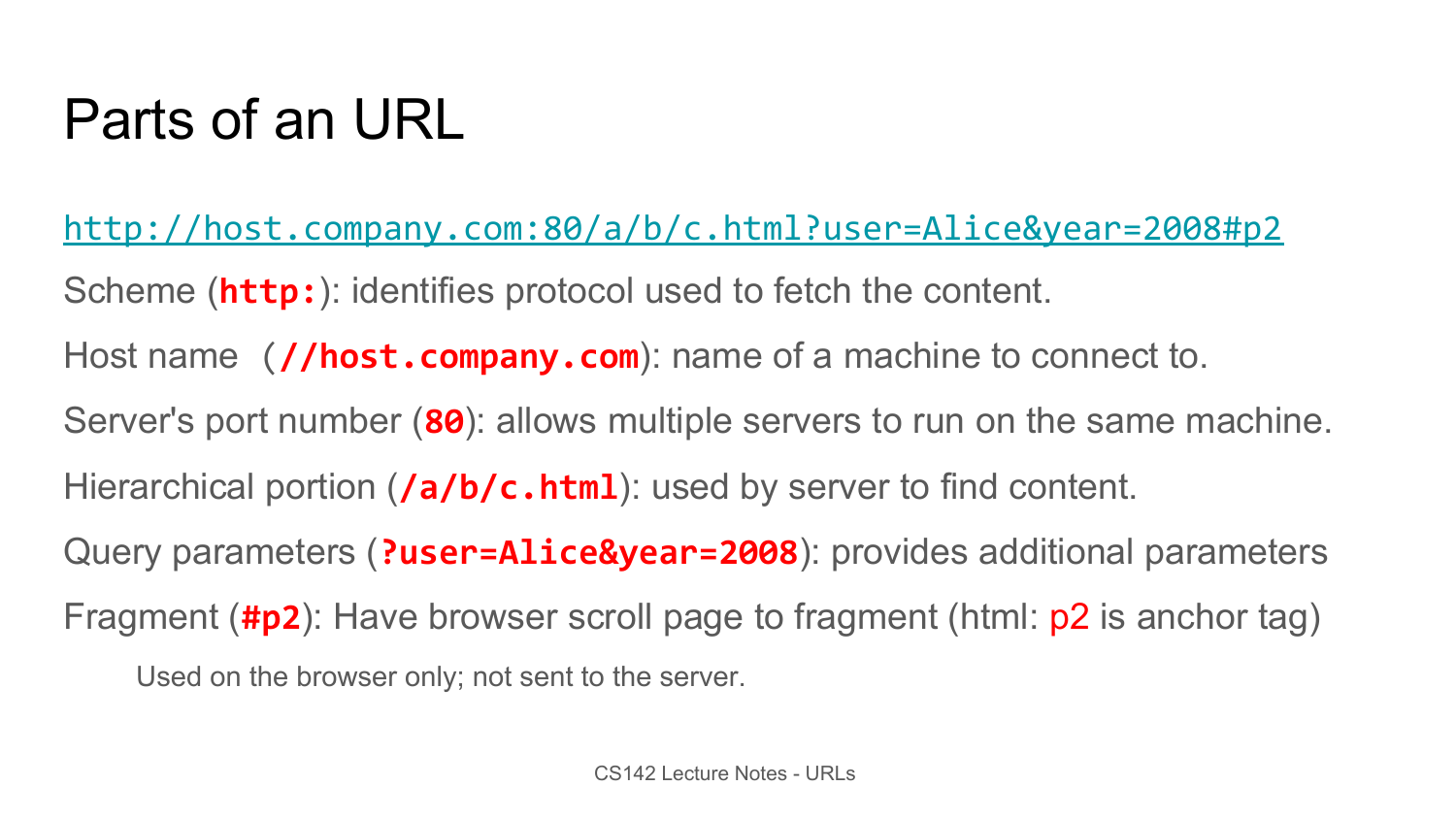# URL: schemes (e.g. http)

**http**: is the most common scheme; it means use the HTTP protocol

**https**: is similar to http: except that it uses SSL encryption

**file**: means read a file from the local disk

**mailto**: means open an email program composing a message

There are several other schemes, such as ftp:, but they aren't used much anymore.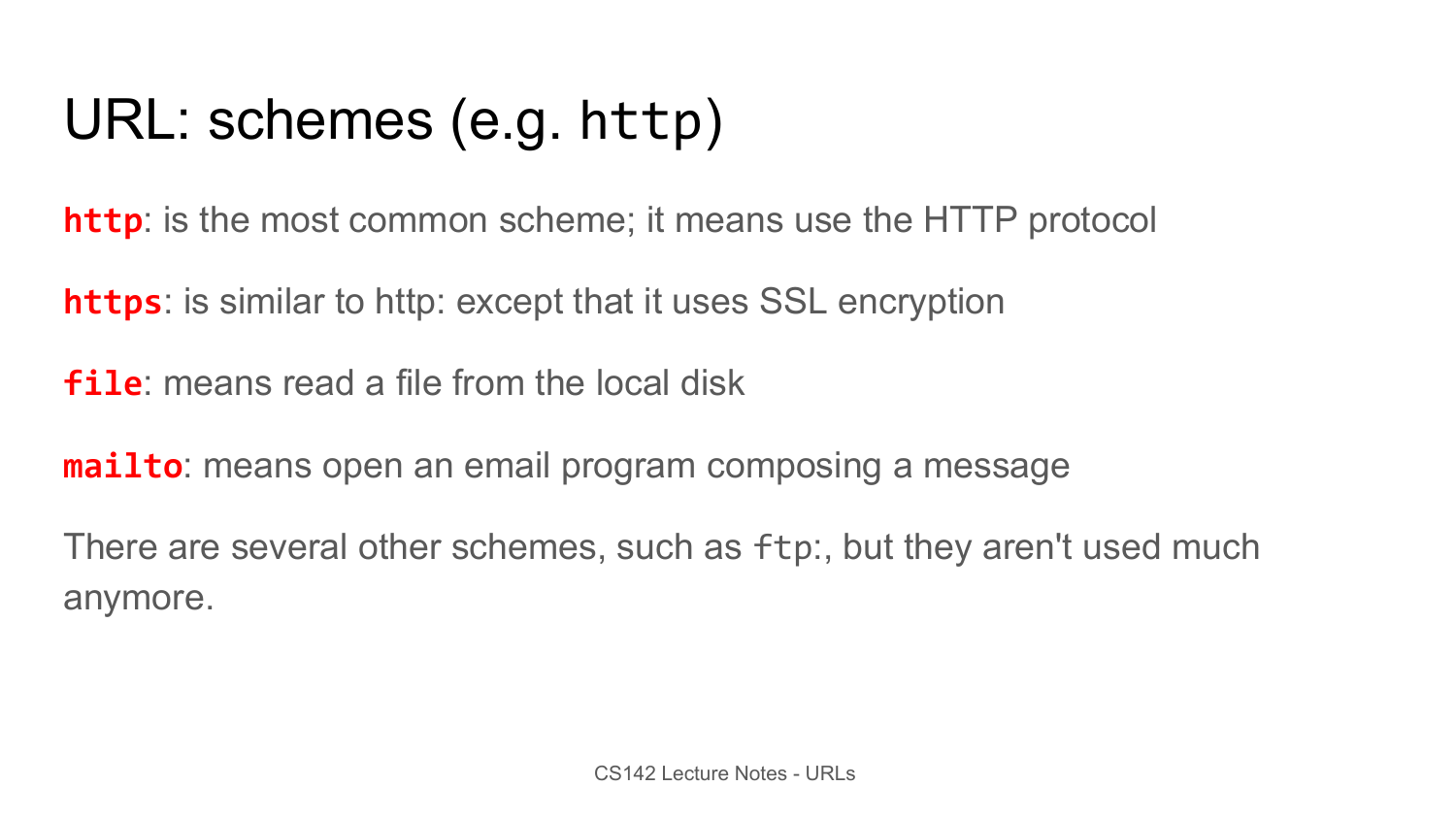### URL: Hierarchical portion (/a/b/c.html)

- Passed to the web server for interpretation. Early web servers:
	- Path name for a static HTML file.
	- Path name of a program that will generate the HTML content (e.g., foo.php).
- Web server programmed with **routing** information
	- Map hierarchical position to function to be performed and possibly the function's parameters
- API design, Example:
	- /user/create
	- /user/list
	- /user/0x23490
	- /user/0x23433
	- /user/delete/0x23433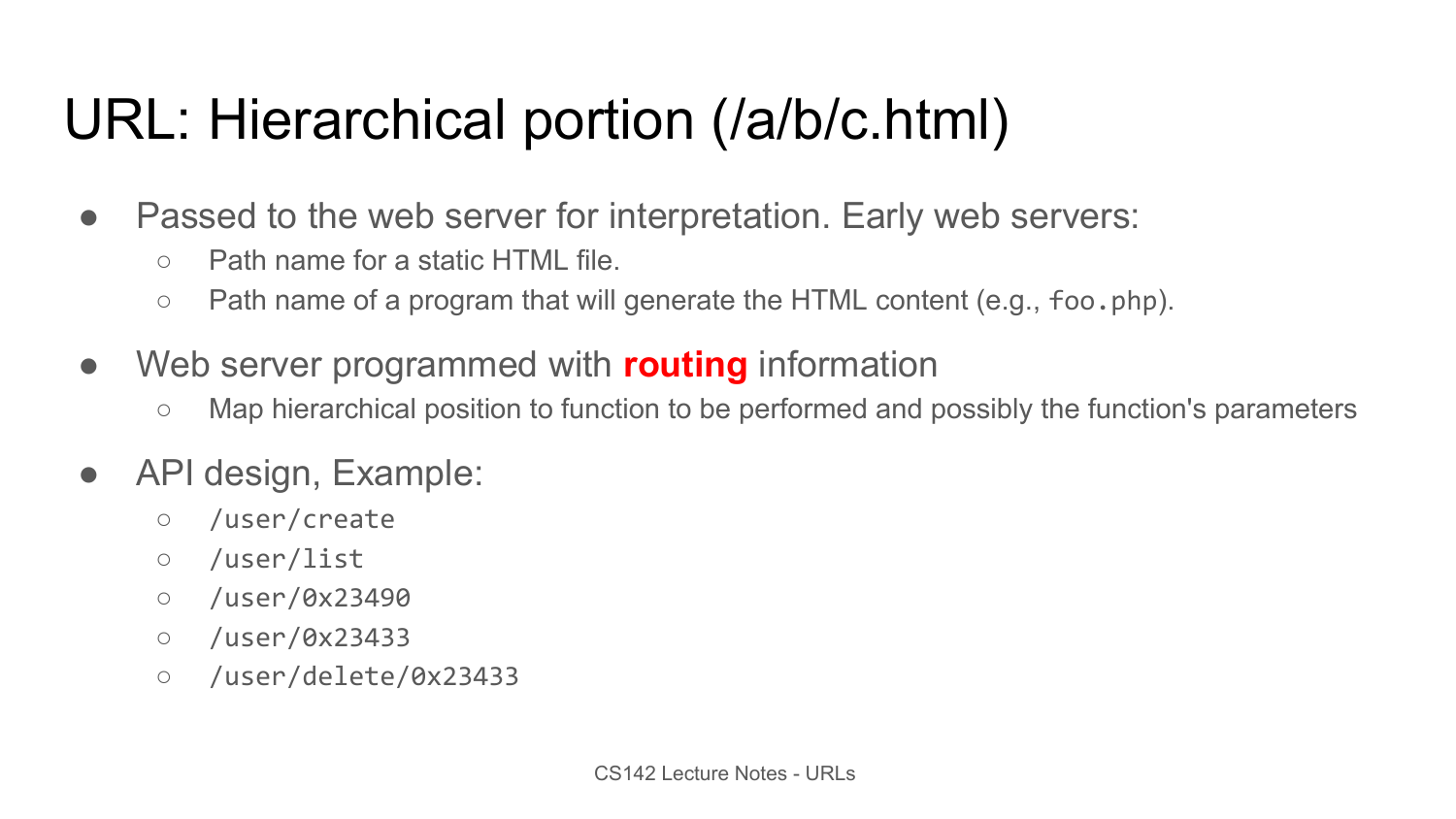# Query Parameters (e.g. ?user=Alice&year=2008)

• Traditionally has been to provide parameters to operation:

http://www.company.com/showOrder.php**?order=462104**7

• For modern apps has implications of when the browser switches pages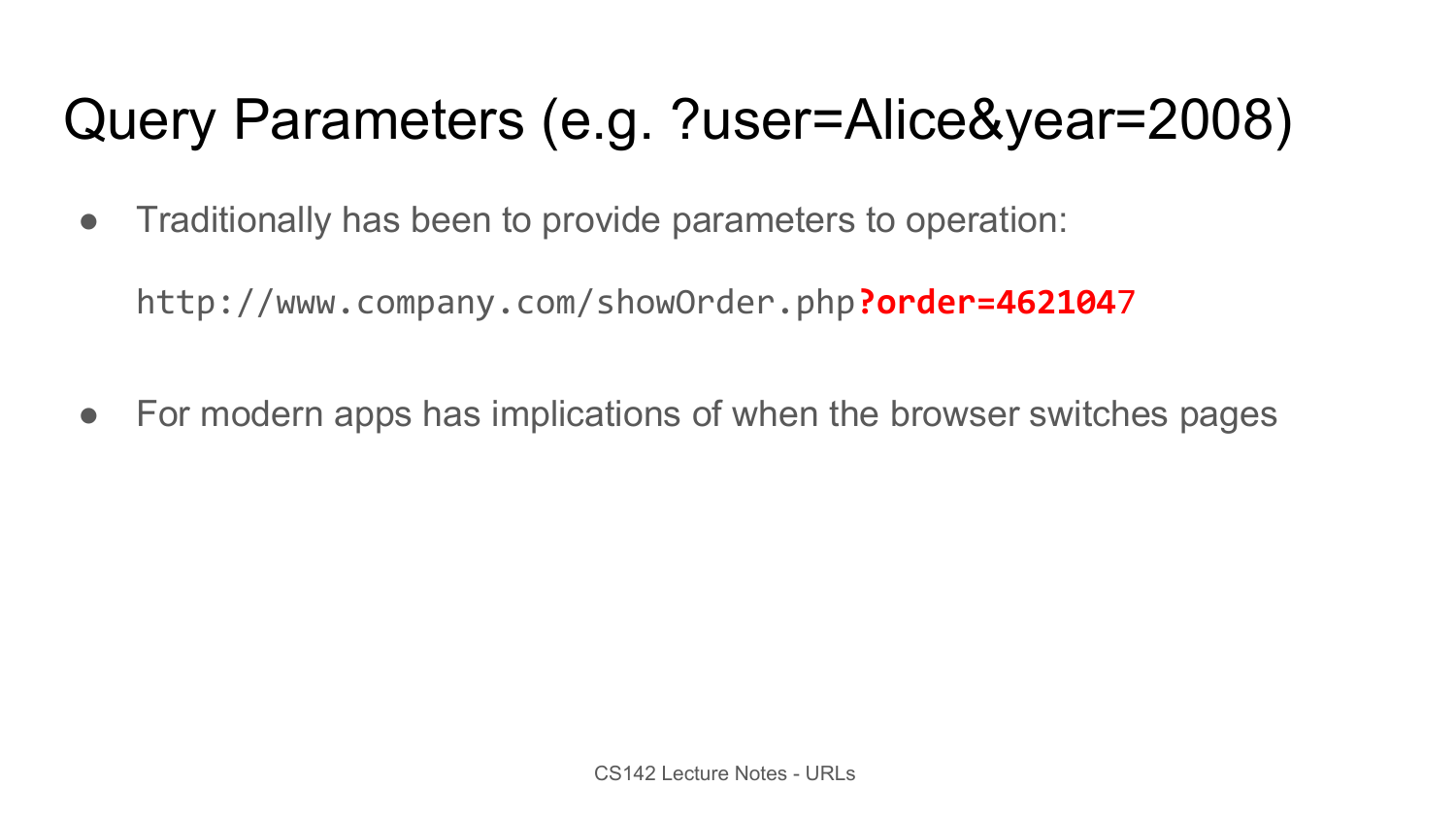#### Links

- Browser maintains a notion of current location (i.e. URL)
- Links: content in a page which, when clicked on, causes the browser to go to URL
- $\bullet$  Links are implemented with the  $\leq a$  tag:

<a href="http://www.company.com/news/2009.html">2009 News</a>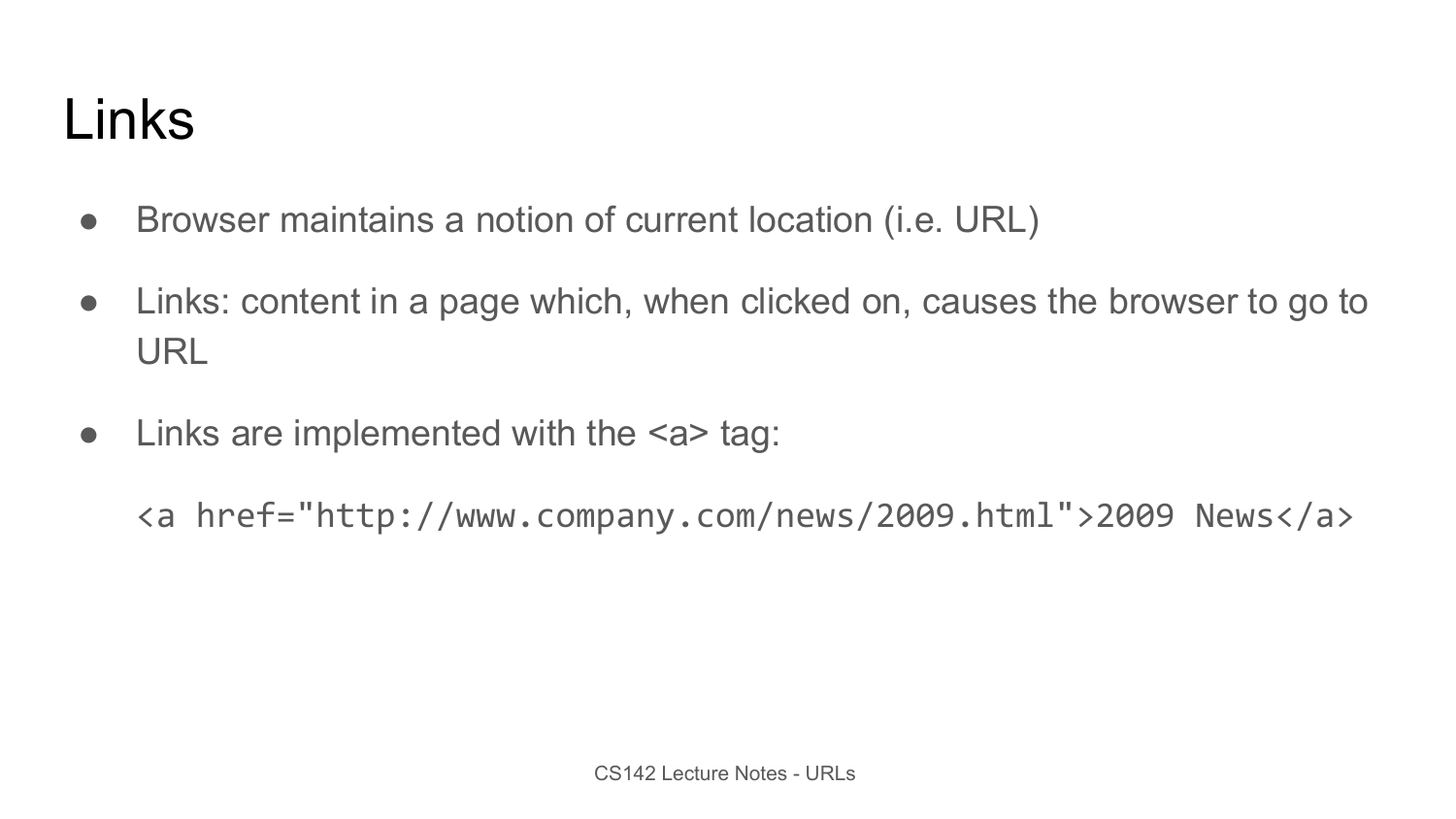### Different types of links

Full URL: <a href="http://www.xyz.com/news/2009.html">2009 News</a>

Absolute URL: <a href="/stock/quote.html"> same as http://www.xyz.com/stock/quote.html

Relative URL (intra-site links): <a href="2008/March.html"> same as http://www.xyz.com/news/2008/March.html

Define an anchor point (a position that can be referenced with # notation): <a name="sec3">

Go to a different place in the same page: <a href="#sec3">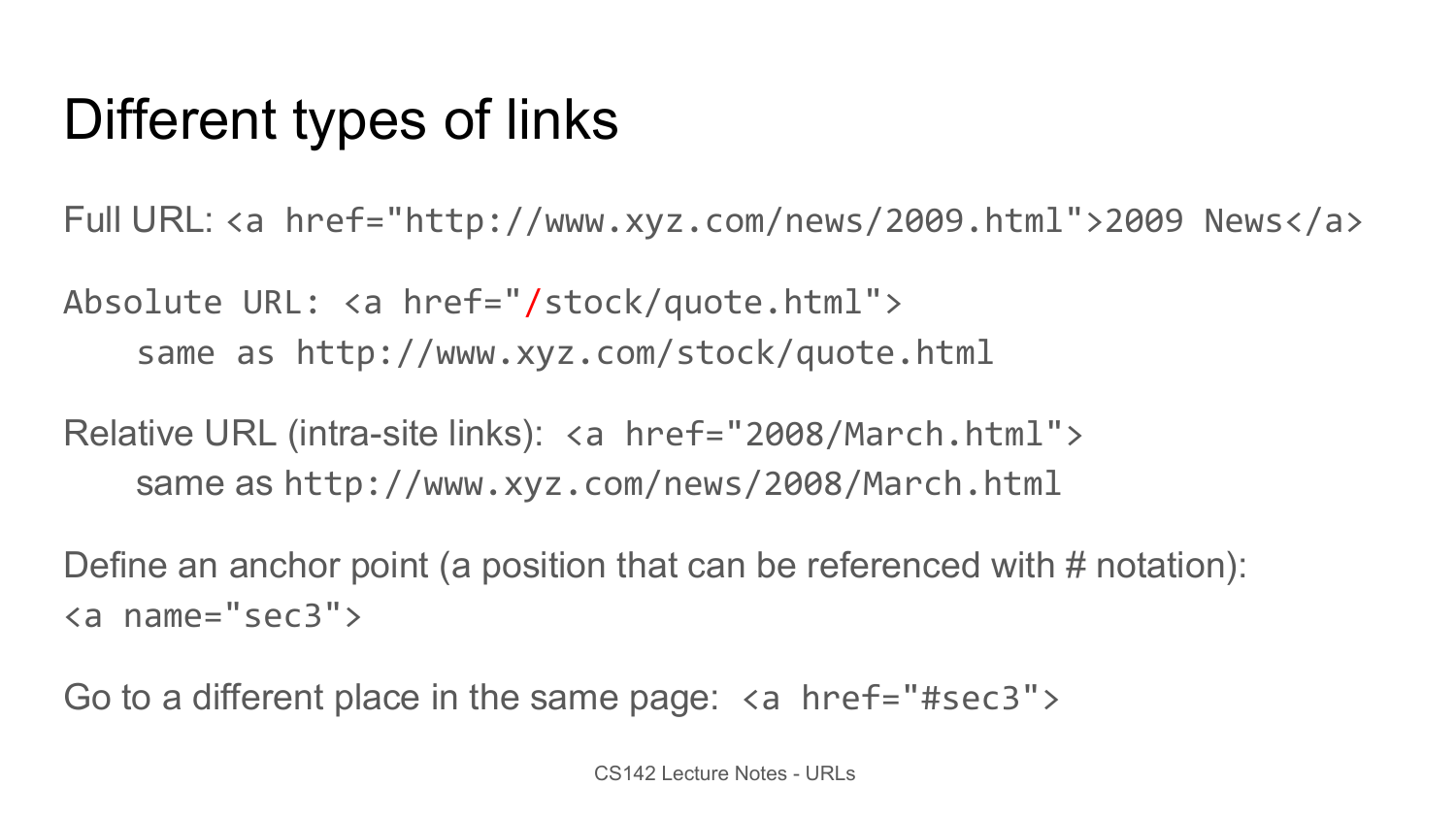#### Uses of URLs

- Loading a page: type the URL into your browser
- Load a image:  $\langle \text{img} \text{src} = " \dots " \rangle$
- Load a stylesheet: <link rel="stylesheet" type="text/css" href="...">
- Embedded a page:

<iframe src="http://www.google.com">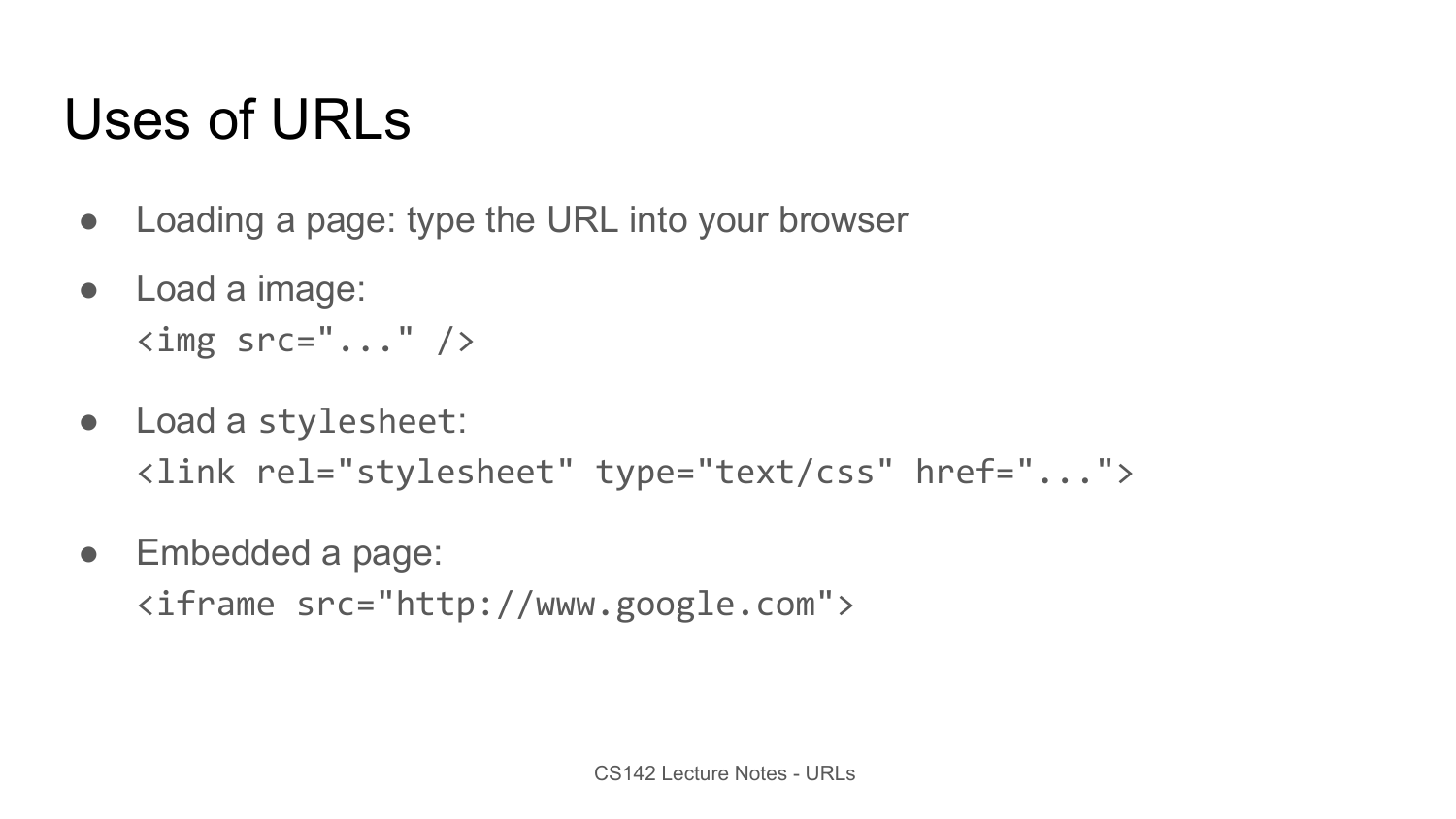# URL Encoding

• What if you want to include a punctuation character in a query value?

http://www.stats.com/companyInfo?name=C&H Sugar

• Any character in a URL other than  $A-Z$ ,  $a-z$ ,  $\theta - 9$ , or any of  $-$ .  $\sim$  must be represented as %xx, where xx is the hexadecimal value of the character:

http://www.stats.com/companyInfo?name=C%26H%20Sugar

• Escaping is a commonly used technique and also a source of errors